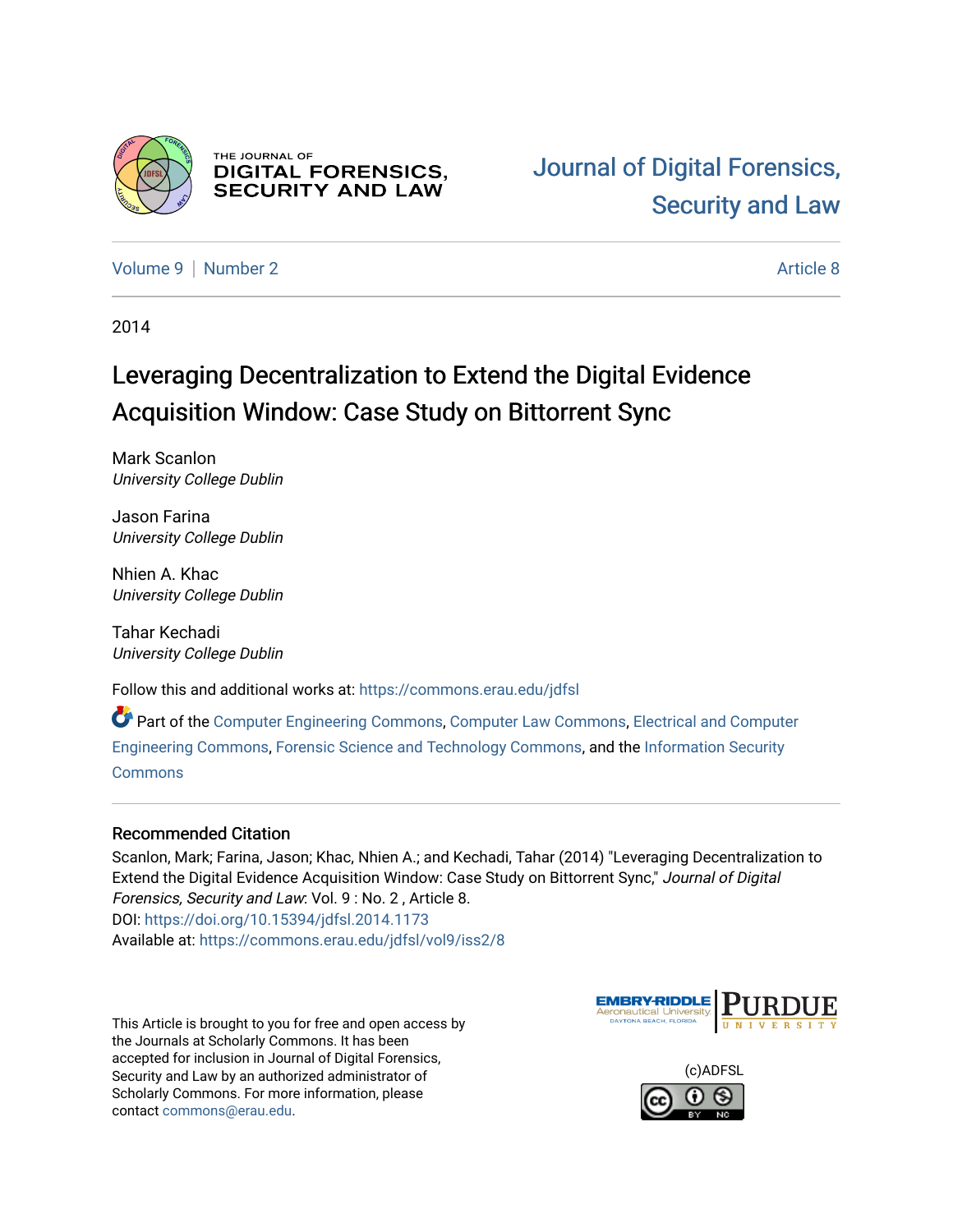**C C** [This work is licensed under a Creative Commons Attribution 4.0 International License.](http://creativecommons.org/licenses/by/4.0/)

# LEVERAGING DECENTRALIZATION TO EXTEND THE DIGITAL EVIDENCE ACQUISITION WINDOW: CASE STUDY ON BITTORRENT SYNC

Mark Scanlon Jason Farina Nhien An Le Khac Tahar Kechadi

School of Computer Science & Informatics,

University College Dublin,

Belfield, Dublin 4, Ireland.

{mark.scanlon,an.lekhac,tahar.kechadi}@ucd.ie, jason.farina@ucdconnect.ie

#### ABSTRACT

File synchronization services such as Dropbox, Google Drive, Microsoft OneDrive, Apple iCloud, etc., are becoming increasingly popular in today's always-connected world. A popular alternative to the aforementioned services is BitTorrent Sync. This is a decentralized/cloudless file synchronization service and is gaining significant popularity among Internet users with privacy concerns over where their data is stored and who has the ability to access it. The focus of this paper is the remote recovery of digital evidence pertaining to files identified as being accessed or stored on a suspect's computer or mobile device. A methodology for the identification, investigation, recovery and verification of such remote digital evidence is outlined. Finally, a proof-of-concept remote evidence recovery from BitTorrent Sync shared folder highlighting a number of potential scenarios for the recovery and verification of such evidence.

Keywords: digital evidence, remote evidence recovery, BitTorrent sync, mobile device forensics

# 1. INTRODUCTION

Cloud-based file synchronization services have become very popular in recent years offering a remote backup of data paired with the automation of data across multiple devices. As an indication of the growing popularity of these tools: the largest of these providers, Dropbox, announced serving over 275 million users in April 2014, up from 200 million users in November 2013 [Dropbox Inc.](#page-14-0) [\(2014\)](#page-14-0). Highlighted by the recent privacy concerns raised by the revelation of the extent and reach of the National Security Agency (NSA) in the United States and their global Internet monitoring system, PRISM, many corporate and home Internet users have recently taken a keen interest in the active protection of their privacy and of their data. [Duranti et al.](#page-14-1) [\(2013\)](#page-14-1) conducted a cloud security survey with corporate information storage influencers (such as Records Managers, Information Officers, Archivists, etc.). The authors found found that 56% of the 323 respondents were against cloud storage adoption due to the potential security risk, and 40% of respondents had concerns over the privacy risks.

BitTorrent Sync (BTSync) was launched as an open alpha release in April 2013 to provide users with a private, secure, decentralized file synchronization tool capable of providing similar functionality to its cloud-based alternatives. The most recent usage figures released by Bit-Torrent Inc. are from December 2013 claiming over two million active users – doubling from the previous month. From a privacy stand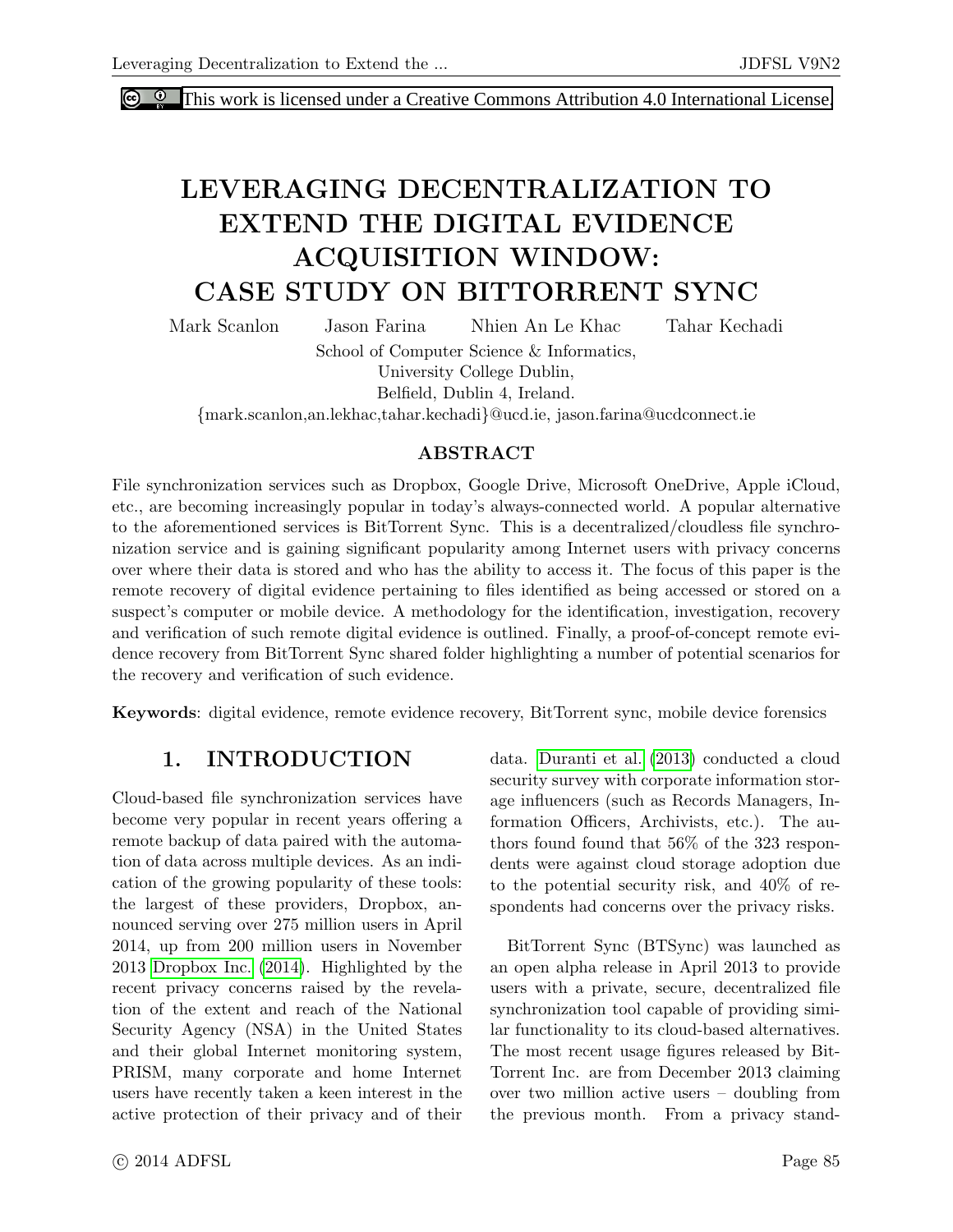point, decentralized file synchronization solutions are more desirable to their cloud-based counterparts as the only method available for any unauthorized user/body to access any private data would require law enforcement to seek a warrant to physically investigate the user's devices (in most jurisdictions). Whether collecting evidence from a cloud-based or cloudless solution, recovery and verification of remotely gathered digital evidence poses a difficult task to digital investigators in terms of technical best practice and legal responsibilities.

The need for a solution to this remote digital evidence retrieval problem is compounded further by the prevalence of smartphones and tablets in today's world. These devices typically have much smaller local storage capacities when compared with their desktop/laptop counterparts. As a result, the need for consumer technology users to have synchronized cloud/remote data storage is ever increasing.

When configuring a newly purchased mobile device based on Android, iOS or Windows operating systems, it is encouraged to enable cloud synchronization options for the user's mobile device information, such as contacts, emails, calendar events, photos, documents, etc. Accessing data stored on cloud-based storage services is a seamless process to the user for any mobile device with a data connection.

When remotely stored information is accessed on a mobile device, the data is downloaded to a local temporary cache while the user is viewing it and generally is deleted when the user closes the mobile application or restarts the device. This common feature of mobile applications presents a difficult task for the digital forensic investigator to identify, access and analyse this potentially rich digital evidence source stored remotely in the cloud and/or on synchronized remote devices.

## 1.1 Contribution of This Work

While some work has been conducted on the recovery of evidence from file synchronization services, it mainly focuses on the gathering of files and logs stored on the local machine's hard drive. Recovering evidence from cloudbased solutions is generally conducted through a browser interface or client application synchronization, requiring the authentication details for the service. At the time of writing, the authors were unable to identify any publications focused on an "after the fact" recovery of locally compromised or unrecoverable evidence from a decentralized file synchronization service. The contribution of this work can be summarized as follows:

- This paper presents a methodology for the forensically sound remote recovery and verification of digital evidence from decentralized file synchronization services. This can enable forensic investigators to overcome a number of counter-forensic techniques potentially employed by cybercriminals to cover their tracks.
- A proof-of-concept implementation of the methodology is described for BTSync, outlining the entry points to the investigation, the network specific knowledge required for the remote recovery of digital evidence and methods available to the digital investigator for the verification of any remotely collected evidence.

# 2. RELATED WORK

The following subsections outline work related to that presented in this paper in the areas of remote evidence acquisition, cloud-based file synchronization forensics, mobile application forensics and the court admissibility of remotely gathered evidence. An introduction to the BTSync application and its behavior is also included.

## 2.1 Remote Evidence Recovery

A client server based system for remotely gathering forensically sound disk images over the Internet is outlined in an article by [Scanlon](#page-15-0) [& Kechadi](#page-15-0) [\(2010\)](#page-15-0). This system was based on a live forensics scenario whereby the suspect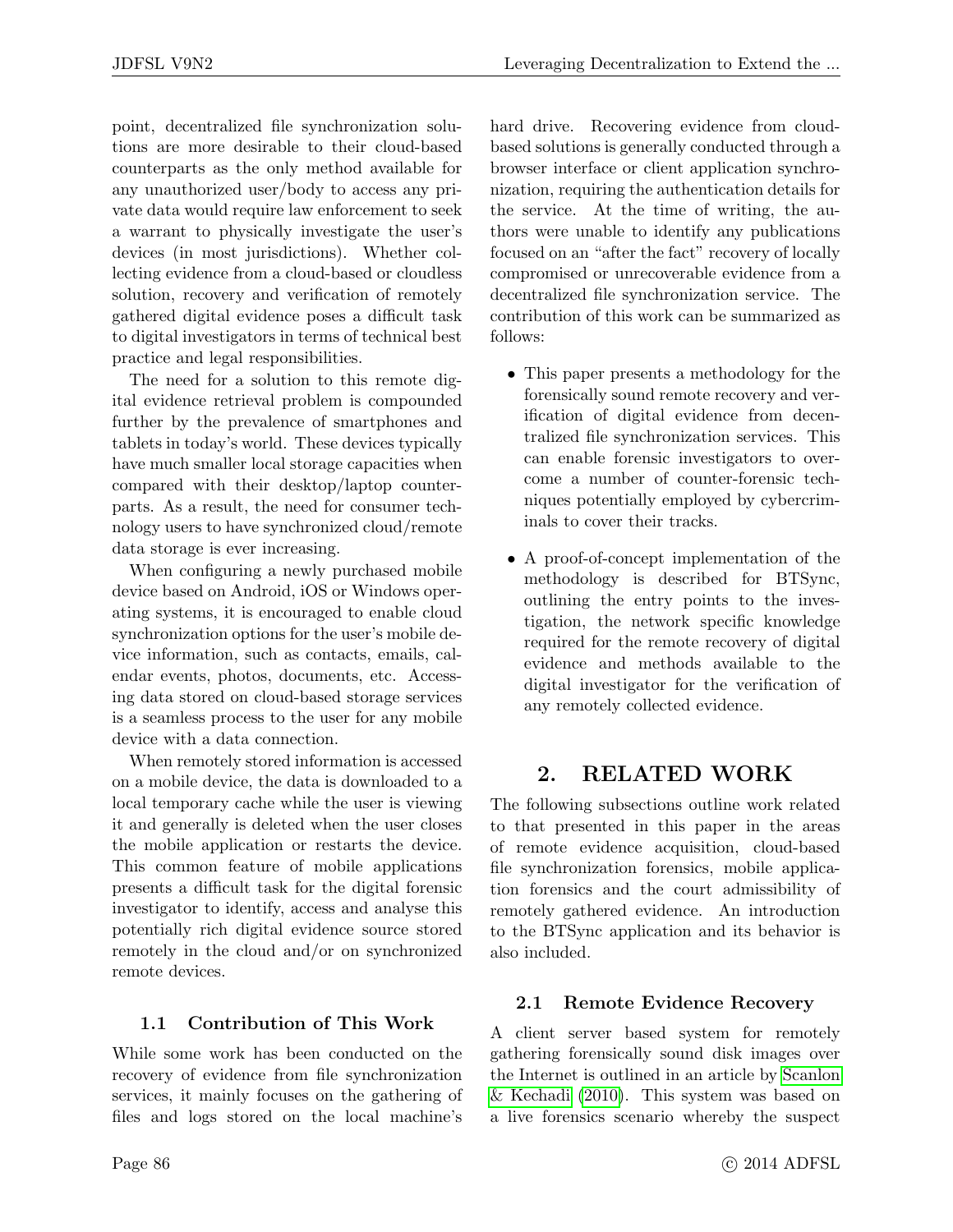machine is booted using a Linux based live CD or USB key in order to take a verifiable, remote clone of any storage device on the machine. The evidence gathering and verification process utilized frequent SHA512 hashing of "chunks" of the remote hard drive in combination with a hash of the remote volume in its entirety. The authors found that the division of large evidence examples, its transmission over an encrypted Internet connection to a server in a forensic laboratory and the subsequent recombination process did not interfere with the resultant hash values when compared against those of the original volume.

## 2.2 Cloud-Based File Synchronization Forensics

The task of performing evidence acquisition from cloud-based file synchronization systems is the most analogous to the work presented as part of this paper, despite using a centralized server. [Chung et al.](#page-14-2) [\(2012\)](#page-14-2) proposed a novel process model for the investigation of cloud storage services outlining best practices for forensic investigators. Research conducted into the evidence recovery from cloud-based file synchronization tools splits into two evidence gathering tactics: local cloud evidence acquisition and remote cloud evidence acquisition.

Local cloud evidence recovery focuses on recovering cloud storage remnants through hard drive analysis. In a volume of work conducted by [Quick](#page-14-3) [\(2012\)](#page-14-3), the local remnants of deleted files is analyzed across Dropbox, Google Drive and SkyDrive (now OneDrive). The metadata that remained was sufficient to prove that a cloud-based file was present on the local drive after deletion. The authors also proved that the act of downloading the data from the remote location using a browser or synchronizing using the client application does not change the hash of the file or any associated cloud metadata [\(Quick & Choo, 2013\)](#page-14-4). The only metadata that was different on the local machine when compared to its cloud stored counterpart was the file creation/modification dates.

Accessing remote digital evidence stored on

the servers of these cloud file synchronization service providers is an arduous task for digital forensic investigators. In 2014, Federici described a tool built for the collection of evidence from the cloud called Cloud Data Imager (CDI) built as an extension to the work conducted on local cloud related remnants by [Federici](#page-14-5) [\(2014\)](#page-14-5). CDI facilitates the read-only access to remote evidence stored on Dropbox, Google Drive and SkyDrive. This tool relies on the recovery of the cloud service's username and password or an access token string from the local machine for remote authentication.

## 2.3 Recovering Evidence from Mobile Applications

There are three kinds of mobile device forensic acquisition: logical, physical and mechanical disassembly of the device. For the purposes of this paper, first two types are of interest. Physical acquisition is used to directly clone all data from the mobile device's storage. It normally requires on "jailbreaking" or "rooting" the mobile device and using SSH communication to access the device's storage [\(Zdziarski, 2008\)](#page-15-1). Logical acquisition requires the availability of system backups of the relevant device stored the suspect's computer. The drawback for this method is that it cannot extract deleted data or accessing the system partition as these backups generally restricts evidence collection to the device's user data partition [\(Hoog & Strzempka, 2011\)](#page-14-6). With regards to iOS, unallocated space has been largely inaccessible since iOS 4.0. This is due to the encryption approach used by Apple to prevent deleted files from being recovered. A new encryption key is created for each file living on the file system and when the file is deleted, that key is removed resulting in an unrecoverable file.

[Grispos et al.](#page-14-7) [\(2013\)](#page-14-7) conducted a comprehensive analysis of Dropbox's, Box's and SugarSync's mobile cloud synchronization applications for Android and iOS focusing on the recoverability of cloud synchronized data. The authors discovered that any files explicitly marked for offline access were recoverable from both mobile operating systems (even if the file was deleted from the cloud service). However,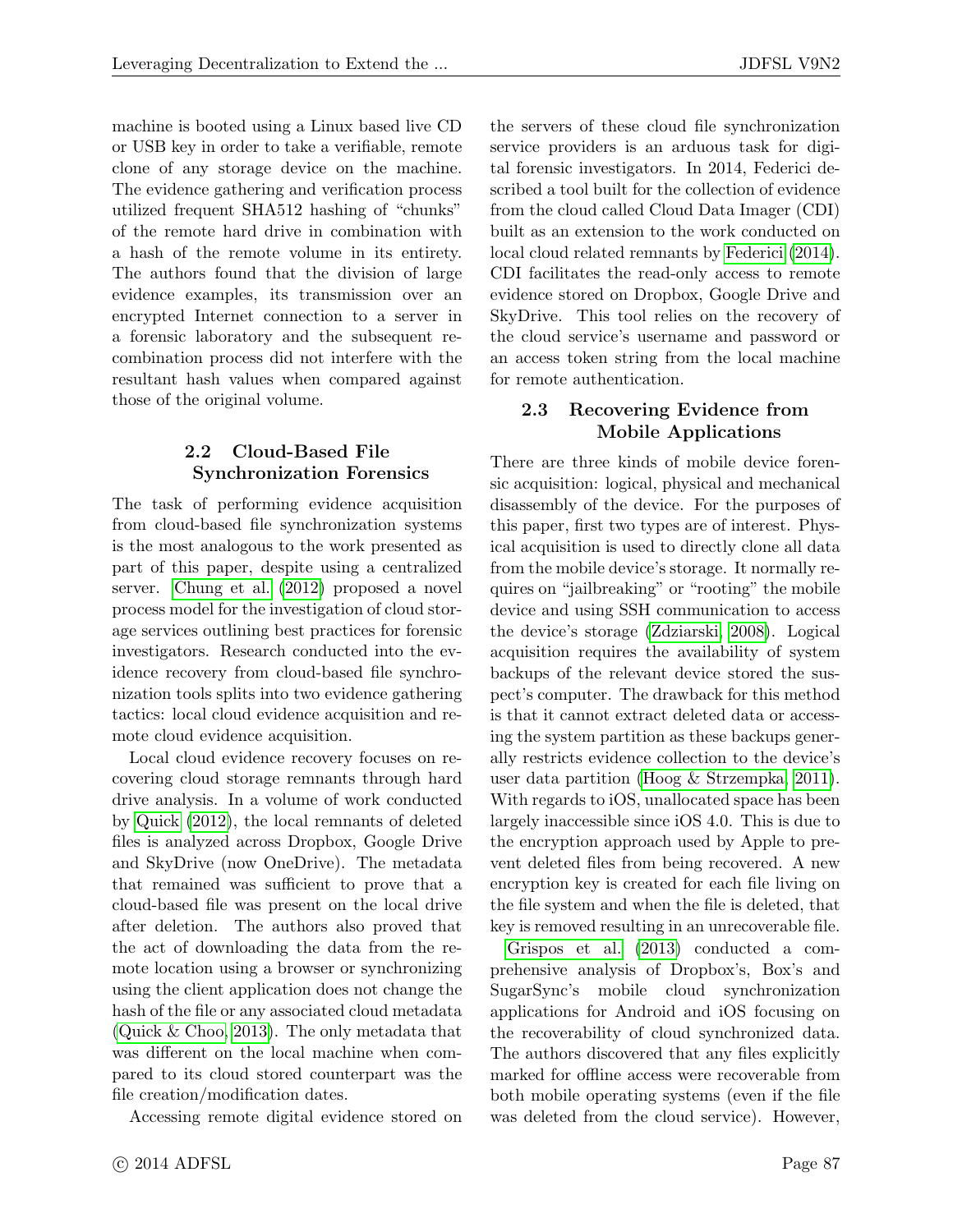files that were merely viewed/accessed on the mobile devices were generally not recoverable, although some associated metadata remained.

## 2.4 Court Admissibility of Remotely Gathered Evidence

As with any digital forensic evidence, the court admissibility of the gathered information is largely reliant on the experience of the expert witness and comprehensive documentation of the process. In many nations, the law lags behind in formally recognizing the development of new forensic processes. [Kenneally](#page-14-8) [\(2005\)](#page-14-8) published a paper outlining the legal concerns in the United States surrounding the live acquisition of remote digital evidence. Kenneally surmises that the admissibility of any digital evidence is reliant on the integrity of the individual forensic practitioner and that the acceptance of any new evidence acquisition methodology requires endorsement from law enforcement, forensic investigators and authoritative bodies. Baring this status quo in mind, any evidence gathered using the methodology outlined in the following section should be reliable and reproducible provided sufficient documentation of the process used accompanies any evidence presented in a courtroom. This view is echoed in many other forensic publications, such as the view of Federici who states that a digital investigator is not bound to a specific set of tool or approaches, so long as he can justify his actions [\(Federici,](#page-14-5) [2014\)](#page-14-5). In order to investigate a suspect's mobile device, generally a warrant is required. In a corporate investigation, a warrant is not needed to investigate any equipment owned by the company. However, it is illegal to seize or to investigate a personal mobile phone without the consent of the owner of the device [\(Zdziarski,](#page-15-1) [2008\)](#page-15-1).

## 2.5 BitTorrent Sync

BTSync shared folders rely on secrets to synchronize data between peers. Secrets are the unique identifiers used by BTSync to differentiate between all shared folders across the network. In order for the 33-byte secrets to be human readable, they are displayed to the user using Base32 encoding. BTSync facilitates the generation of three categories of secrets for the synchronizing of data contained within specific folders - master secret (read/write), read-only secret and an encrypted secret. Any client application that is supplied this secret will synchronize all files with any remote machines with the same secret.

BTSync, as a decentralized solution differs to the cloud based services outlined above (as can be seen in Figure [1\)](#page-5-0), while offering much of the same synchronization functionality to the end user. The key difference is that any data transfer using BTSync can only occur if at least one synchronized device is online. This makes the recovery of the data quite different from a digital forensic perspective due to there being no centralized file system, redundant data block algorithms or requirement of cooperation from a cloud storage provider to perform the investigation. Due to the fact that BTSync uses a distributed hash table (DHT) to disseminate peer information, there is also no central authority to manage authentication or log data access/modification attempts. A suspect file identified on a system may have been downloaded from one or many sources and may have been subsequently uploaded to one or many recipients.

The pertinent metadata required for the remote recovery of data are [\(Farina et al., 2014\)](#page-14-9):

33-byte  $Secret$  – This is the unique identifier of any given shared folder on the BTSync network. It consists of a single byte indicating the access level followed by a 32-byte application generated salted hash of the folder.

<ShareID>.db – This file is a SQLite3 database. The database describes the contents of the shared directory corresponding to the ShareID. It contains two tables; files and meta. The files table contains filenames, paths, file sizes and SHA1 hash values for each individual file. The meta table contains information pertaining to the file (filename, file size, SHA1 hash) and data relating to each of the pieces the file is split up into for synchronization purposes (number of pieces, size of each piece, piece SHA1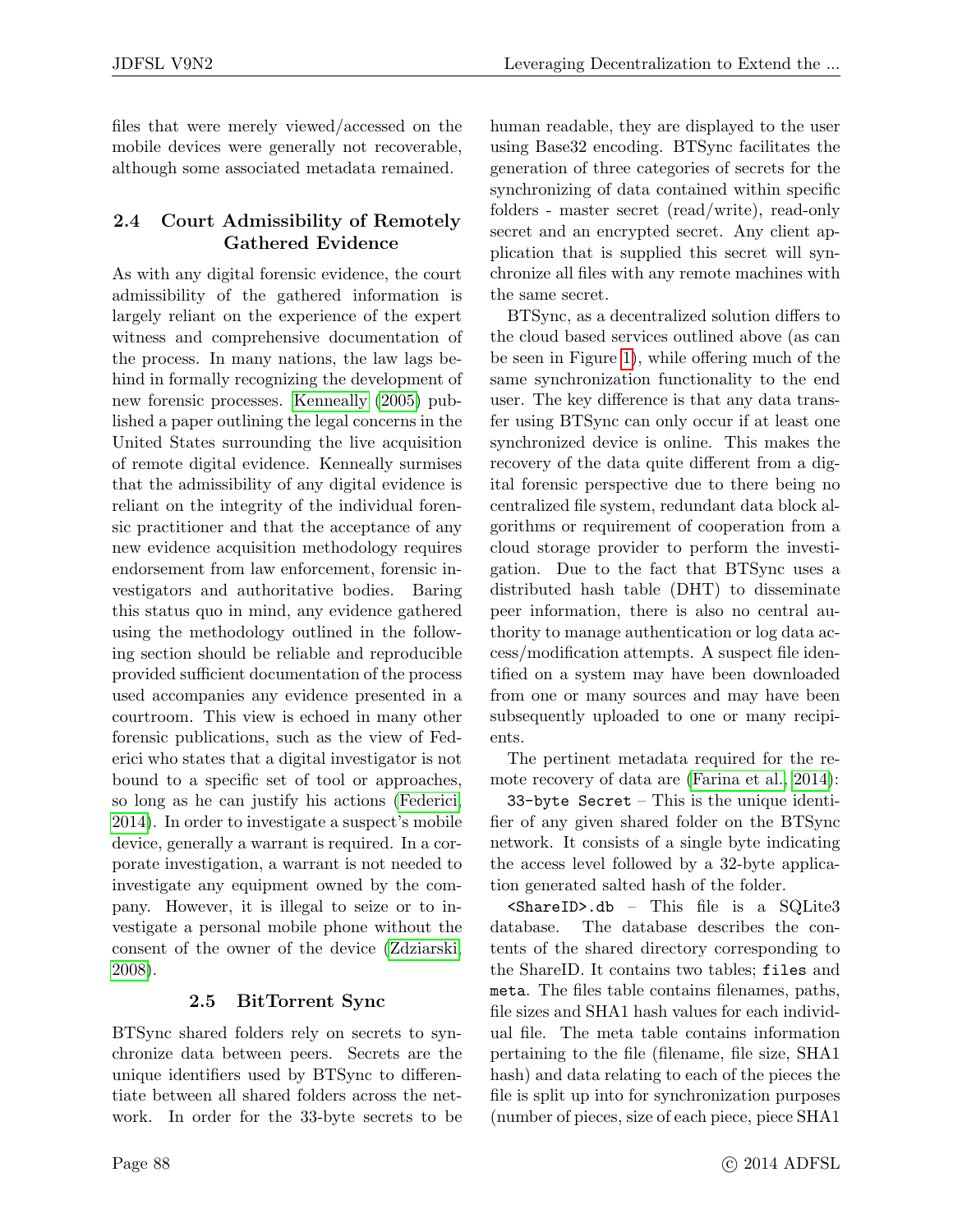<span id="page-5-0"></span>

Figure 1 Example Data Flow Highlighting the Difference Between Cloud-based (Left) and Decentralized (Right) Synchronization

hash value and a SHA1 hash value of all concatenated piece hash values). Sample bencoded data contained in the <ShareID>.db file is similar to that outlined in Figure [2.](#page-5-1) Note bespoke file information is included in angle brackets, "#" represents the variable length of the associated value).

```
<Header>
<Filename separated by Nulls>
Start Of Dictionary
21: conflict\_name\_checkedi(0||1)e8:fs\_error(0||1)e4: have i <#file pieceslocal > e7: ignoredi(0||1)e11: invalidatedi(0||1)e4: mainStart of Sub-Dictionary 1
    4: hash20:<20 bytesha1hash>5: mtimei \lt modifiedepochtimestamp > e7: n pieces: i < number of files segments > e5: owner20: < FileOriginPercentD>4 : path < \# > : < relativepath > e4:permi < nixfilepermissions > e4: size i < size of file in bytes > e5: statei(0||1)e4: time i < epoch time file added > e4: type i < 0|1|2 > eEnd of Sub-Dictionary 1
6:pusize i < sizeon physical disk > e6: pvtimei \lt localtime > e
3: sig64: < 64 bytesignature of file >End Of Dictionary
```
Figure 2 Bencoded File Information

In 2014, Scanlon et. al published a network investigation methodology for BTSync [Scanlon](#page-14-10) [et al.](#page-14-10) [\(2014\)](#page-14-10). The paper performs an analysis of the network traffic that is generated during regular BTSync operation. The detailed description of LAN multi-cast, tracker, relay server, known host and file synchronization communication are outlined. Several scenarios for the potential malicious use of the network are described including industrial espionage, cloudless backup of illicit files, encrypted remote P2P backup, dead drop, secure messaging, piracy, server-less website hosting and malicious software distribution. Any of these scenarios could make the remote recovery of digital evidence from the network relevant for investigation.

# 3. REMOTE EVIDENCE ACQUISITION METHODOLOGY

The principle difference between evidence acquisition from a centralized (generally cloudbased) system and a decentralized (cloudless/serverless) system is the reliance on the nodes themselves to maintain and update the synchronized data. Example scenarios where the acquisition of the remote synchronized evidence may be necessary to the investigation include: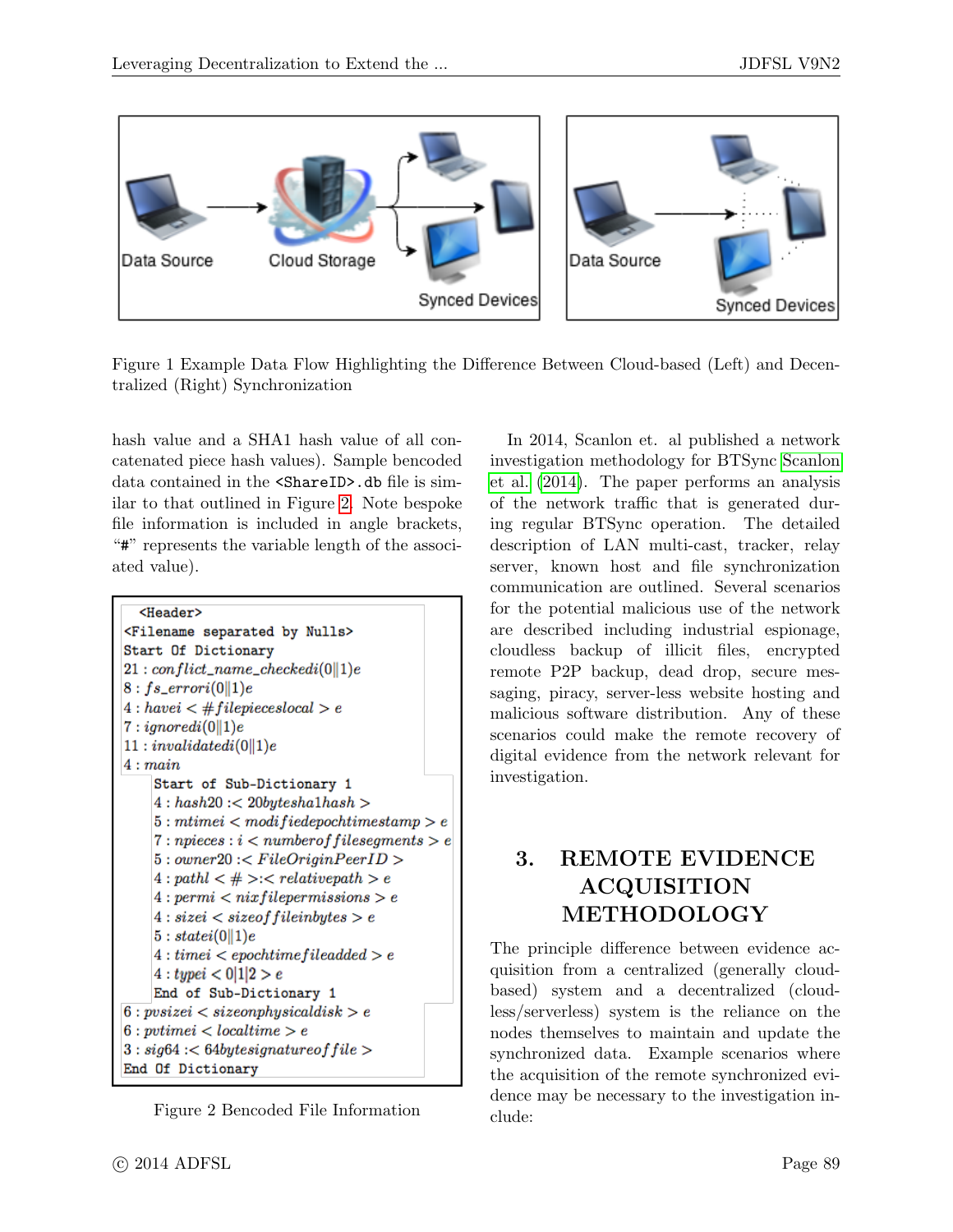<span id="page-6-0"></span>

Figure 3 Steps Involved in Remote Evidence Acquisition

- Deleted local data (unrecoverable) If the locally stored copy of the data has been securely deleted or corrupted, then the only available forensically sound source to recover that data may be from the remotely synchronized machines.
- Identification of remote machines after local uninstall – The complete uninstallation of the application may be employed as a counter-forensic technique in order to obfuscate the participation in any remote replication. Using recovered remnants of the installation can lead to the identification of remote IP addresses.
- Identification of remote machines sharing the same file – Calculation of the SHA1 hash of any incriminating evidence could aid in the identification of remote IP address sharing the same file.
- Data modified offline If synchronized data has been modified on the local machine while offline and the changes made are pertinent to the investigation, remote synchronization can aid in identifying what changes were made.
- Evidence accessed on a mobile device – In this scenario, the entry point to the investigation may be evidence gathered of a suspect viewing or accessing the data on a mobile device. This data may only ever be stored on the mobile device in a temporary cache.

The remote acquisition of evidence identified to have been accessed (or previously stored) on the local machine involves a five step process, as can be seen in Figure [3.](#page-6-0) Each of these steps is outlined in greater detail the following subsections.

## 3.1 Discovery – Identifying Entry Points

Before an investigation can begin the investigator must identify what possible entry points exist for that particular protocol. These entry points will identify resources that can be used to create an accurate profile of the data being replicated to or from the suspect device. In a cloudless replication system there may not be a single online accessible repository of the entire dataset. The investigator must therefore not only identify what data was potentially present on the suspect system but also what data was removed and whether it was replicated from or to another system that is still accessible. For this reason the investigator may be required to retrieve data from a variety of sources such as network traffic, RAM analysis, local system analysis (hard drive forensics), mobile device forensics performed on any network capable device that the suspect user may have access to. Often more than a single resource will be required to build a complete enough picture to enable accurate retrieval. The most common entry points to an investigation are described in more detail below.

## 3.1.1 Network Traffic Analysis

Network traffic analysis requires the investigator to examine the logs and raw data of the communication between replicating peers in an effort to determine what data was shared and in which direction the data was replicated. Most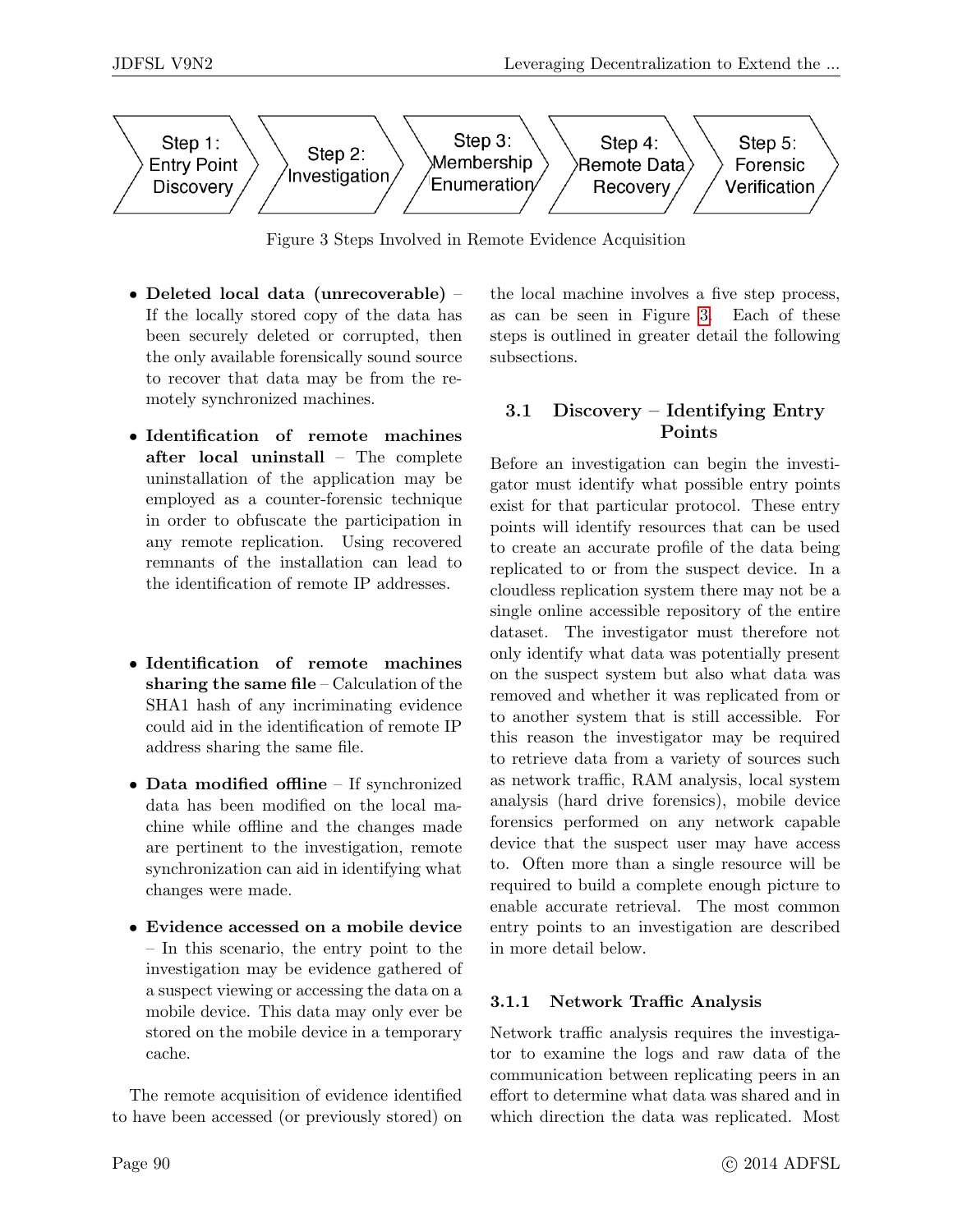often an investigator will initially just have log files to work from that provide high level details of the network traffic. The investigator should therefore be familiar with the traffic signature of the protocol being investigated. In the case of an on-going investigation where a traffic source is suspected, the investigator may have access to network capture files which will provide a much clearer and in depth image of the nature of the communication. Again, the investigator should be familiar with the traffic signatures in order to correctly configure a capture or display filter to make analysis faster and clearer. This will also reduce the risk of inadvertently infringing on the privacy of any non-suspect users.

#### 3.1.2 File System Analysis

– A second entry point results from the analysis of the suspect workstation. In this scenario, the investigator has become aware that this system is participating in a file synchronization network. Once the investigator knows of the presence of a file replication network in use from a suspect system, the decision can be made whether to perform a live forensic investigation or whether to image the system and perform postmortem analysis. Depending on the type of system involved the investigator will need to be familiar with the behavior of the protocol to best determine the advantages and disadvantages of each option.

#### 3.1.3 Memory Analysis

– Memory analysis is another entry point available to the investigator and can prove vital if the replication protocol allows any form of encryption or file security. In order to process the files any application will usually load potentially required security keys and secrets into the process address space in RAM for quick access and temporary storage. Once the system is powered off or over a period of activity any data stored in RAM will be lost or overwritten (such as traces of connections to remote ports or application communications received). If the application is still installed and running however, there will still be a base level of information stored in RAM that may provide evidence or at least may verify or help explain items of interest found on other entry points.

#### 3.1.4 Mobile Device Analysis

– When a mobile device is mounted as a file system, its raw partition looks like one large file that contains both live and deleted data. Data-carving tools such as  $Scalpel<sup>1</sup>$  $Scalpel<sup>1</sup>$  $Scalpel<sup>1</sup>$ , Ontrack  $Easy Recovery<sup>2</sup>$  $Easy Recovery<sup>2</sup>$  $Easy Recovery<sup>2</sup>$ , etc., can scan the disk image for deleted files. The investigation should focus on the recovery of files relating to the application, e.g., log files, metadata files, synchronized files from the temporary cache, etc. These files should provide an entry point into the shared information or aid in the verification of entry point information gathered from other sources.

## 3.2 Investigation – Uncovering Local Metadata

Once the entry points have been identified the investigator must assess the priority of their analysis. In general, this priority will follow the same order as that laid out in the [Association of](#page-14-11) [Chief Police Officers](#page-14-11) [\(2011\)](#page-14-11) (ACPO) guidelines taking volatility into account. The investigator must also identify where one source of data can be used to verify the conclusions drawn from another data source. For example, network traffic captured from live traffic or gathered from network logs may be cross referenced with network data extracted from a RAM dump taken from the suspect system. After the available entry points have been discovered, the investigator must determine the reliability of the evidence source with respect to age and potential tampering. A set of relevant data evidence must then be generated and profiled in order to create a subset that contains data that has been changed, deleted or otherwise tampered with. In general this process will take the form of identifying data that:

<span id="page-7-1"></span><span id="page-7-0"></span><sup>1</sup>https://github.com/sleuthkit/scalpel

<sup>2</sup>http://www.krollontrack.com/data-

recovery/recovery-software/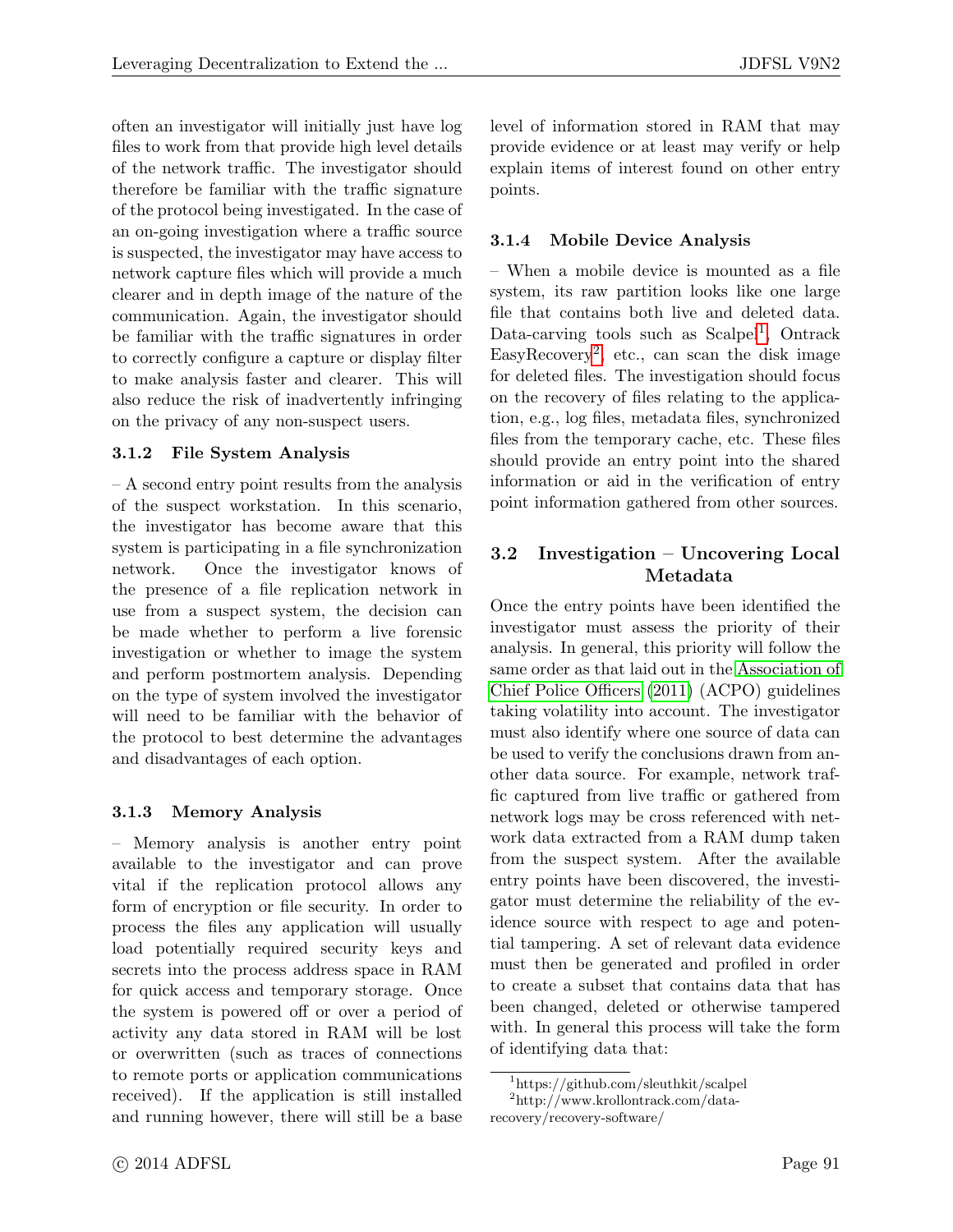<span id="page-8-0"></span>

| Filename         | Filesize | SHA <sub>1</sub>                         |
|------------------|----------|------------------------------------------|
| badfileone.txt   | 19B      | 58B47FB1467AEB0BEFF6FE1BD6255A5C24B552A0 |
| badfiletwo.txt   | 124B     | B47C7586BC82B27A8441A8E4C07F77874CC67557 |
| badfilethree.txt | 152R     | 3598492B4D1CE5FAFD9EF76E8FA54C8F55E0716A |

Table 1 Files Included in Source Share

- Reveals what evidence exists such as a share or file manifest, a directory listing or some log of data shared
- Reveals what evidence has been altered or destroyed and when this occurred. Most replication systems use timestamps to record alteration times so the required replication direction can be determined to ensure later changes are not overwritten by older.
- Describes if and where a viable copy of the evidence can be retrieved. The investigator must be aware of any versioning facility available within the protocol and how the protocol handles local changes to replicated data.
- Allows access to the remote copy of the evidence. This could be in the form of certificates, passwords or phrases or even just some combination of system files that are checked by the application to determine system level access rather than user or account level permissions.

## 3.3 Enumeration – Identifying Remote Data Stores

Based on the entry point information collected, a peer discovery survey must be carried out to determine the totality of the participants in the network or share. Each potential remote synchronization node must be identified and queried to determine if recovery is possible from that source. Ideally, a source of remote evidence that has directly synchronized with the suspect's device would be identified for maintaining provenance.

## 3.4 Recovery – Downloading of Remote Evidence

With the remote peers identified and prioritized the investigator should now determine what required version of the data is present and available. Any retrieval performed by the investigator should be carried out through programmatically ethical means without unduly alerting the remote host and in a forensically sound manner. This step is best performed either through the software used for replication originally or through a bespoke version of client software that uses the underlying protocol to retrieve the data in the same manner as it was initially gathered.

## 3.5 Verification – Ensuring Forensic Integrity

Due to the sensitive nature of digital evidence collection, it is imperative that the data collected by any forensic tool is completely verifiable and identical to the original source. In order for any remotely gathered evidence captured using this methodology to be court admissible, it must be proven to be true to the original data that was stored/accessed on the suspect device. Each of the aforementioned synchronization services rely on frequent hashing of each file to ensure data integrity and to detect any local changes to be updated to other synced devices. Gaining access to these hashes or remnants thereof can quickly facilitate the verification of any remotely gathered evidence.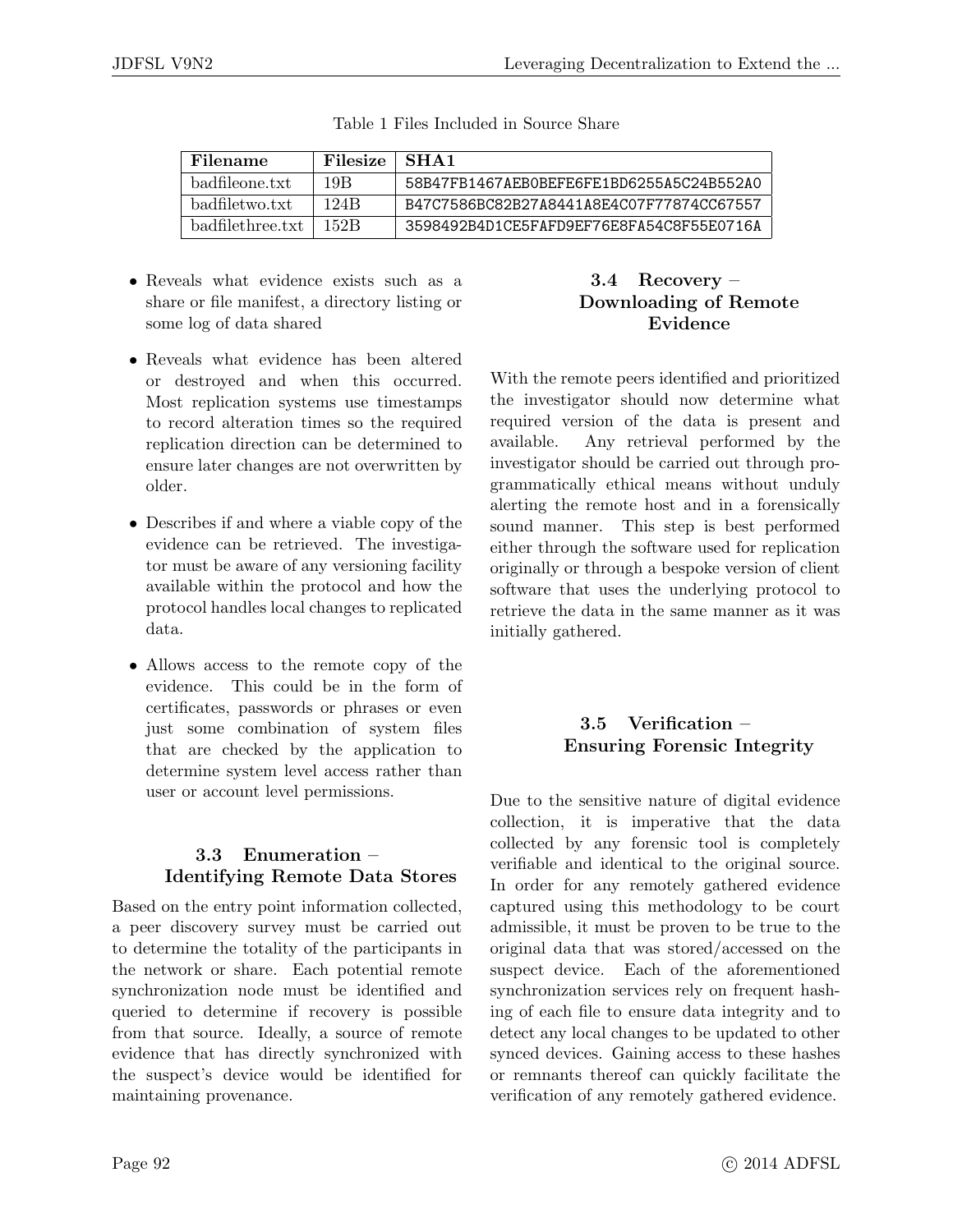# 4. PROOF-OF-CONCEPT EXAMPLE

To confirm our methodology, we conducted a proof-of-concept investigation on the remote recovery and verification of evidence from a BTSync share. We selected BTSync due to its mostly decentralized nature. BTSync is based upon BitTorrent, a popular file transfer protocol, which has made significant strides towards complete decentralization in recent years. The BTSync application allows the user to configure most aspects of the file synchronization process and the peer discovery process.

#### 4.1 Setup

- 1. A source machine ComputerA was set up with a BTSync shared folder containing the files outlined in Table [1.](#page-8-0)
- 2. The file badfileone.txt was then deleted before any remote synchronization was allowed to take place.
- 3. A second machine ComputerB had the BT-Sync read-only secret added to the application and synchronization was allowed to complete.
- 4. The file badfilethree.txt was subsequently securely deleted from ComputerB to simulate the anti-forensic destruction of evidence.

#### 4.2 Entry Points

The entry points possible for a BTSync investigation are:

- 1. Extracting metadata from a local memory snapshot taken while the application is running.
- 2. Analyzing BTSync network traffic.
- 3. Local file system forensics.
- 4. The BTSync mobile application and associated files.

The analysis of entry points 1-3 is outlined in the two BTSync publications previously discussed [Farina et al.](#page-14-9) [\(2014\)](#page-14-9); [Scanlon et al.](#page-14-10) [\(2014\)](#page-14-10). For the purpose of the experiment outlined in this section, a logical forensic acquisition of an iPhone 4S with a synchronized BTSync application was conducted with Oxygen Forensic Suite 2014 (as the iOS version used was iOS 7.1.1). The pertinent BTSync files in the application's folder structure are all stored in a BitTorrent Sync subfolder. This folder contains files such as settings.dat, sync.log, sync.pid, sync.dat, etc. The synchronized data files are stored in the Storage subfolder where the .SyncID, .SyncIgnore can also be found. Assuming the investigator's objective is to recover deleted files on this device, common forensic mobile device data recovery tools, such as Ontrack EasyRecovery and Oxygen Forensic Suite, are not fit for purpose. As a result, the only other avenue available to recover this data is to perform evidence recovery from remotely synchronized machines.

#### 4.3 Investigation

With the entry points identified, the required secrets, ShareID, log files and file hashes can be gathered. In order to verify the gathered information required for the investigation, a secondary source should be used to corroborate the data. Figure [4](#page-10-0) outlines the list of BTSync share specific information available from each of the entry points. If two or more of these sources correspond, the higher the reliability of the gathered information. If conflicting information is gathered from two or more sources, it is likely that this inconsistency may result from a out of date synchronization or local file I/O handling. In order for the investigation to be possible, the minimum required metadata from any source is the secret.

The BTSync protocol transfers a full copy of the file manifest (contained in <ShareID>.db) in its current local state from the source system before any replication is initiated. Any device that is associated with a share will store a full manifest listing the file metadata and cor-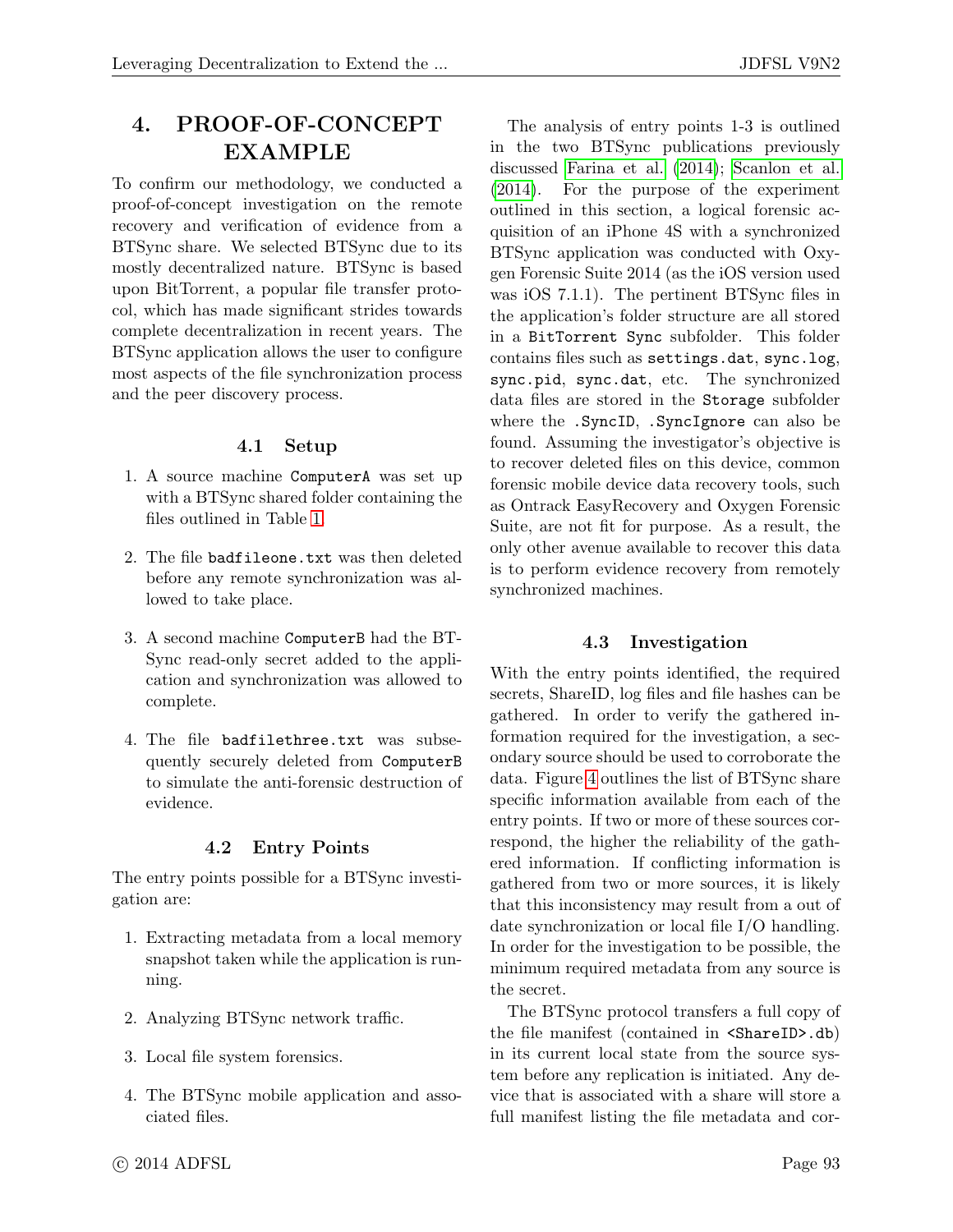<span id="page-10-0"></span>

| HDD or Image                                                                                                                                                                | <b>RAM</b>                                                                                                                                                                      | <b>Mobile App</b>                                                                                                                                                             |
|-----------------------------------------------------------------------------------------------------------------------------------------------------------------------------|---------------------------------------------------------------------------------------------------------------------------------------------------------------------------------|-------------------------------------------------------------------------------------------------------------------------------------------------------------------------------|
| Secrets (sync.dat)<br>.SyncID<br>Files (all unless deleted)<br><share>.db manifest<br/>SharelD<br/>PeerID<br/><b>Share Settings</b><br/><b>Application Settings</b></share> | Secrets (stored keys)<br>sync.dat fragments<br><shareid>.db-wal<br/>Network traffic (packet data)<br/><b>Active Connections</b><br/>PeerID<br/><b>Network Capture</b></shareid> | Secrets (sync.dat)<br>Files (only selected)<br><shareid>.db manifest<br/>l ShareID<br/>PeerID<br/><b>Share Settings</b><br/><b>Application Settings</b><br/>History</shareid> |
| History (sync.log)<br><b>Discovery Methods</b><br>.SyncIgnore<br>.SyncArchive                                                                                               | <b>Active Ports</b><br>PeerID<br>Peer Discovery Method<br>ShareID                                                                                                               | Discovery methods<br>.SyncIgnore                                                                                                                                              |

Figure 4 Metadata Available from Each Entry Point

| Evidence Item   Network   RAM |   | sync.dat | .SyncID | iShareID; db | sync.log $\vert$ |
|-------------------------------|---|----------|---------|--------------|------------------|
| ShareID                       | R |          | R       |              |                  |
| Secret                        | R |          |         |              |                  |
| PeerID                        | D |          |         |              |                  |
| File List                     | D |          |         | R            |                  |
| File Hash                     | D |          |         | R            |                  |
| Remote Peers                  | D |          |         | R            |                  |
| Ports                         |   |          |         |              |                  |

<span id="page-10-1"></span>Table 2 Location of BTSync Specific Metadata ( $R =$  Recoverable,  $P =$  Possibly Recoverable)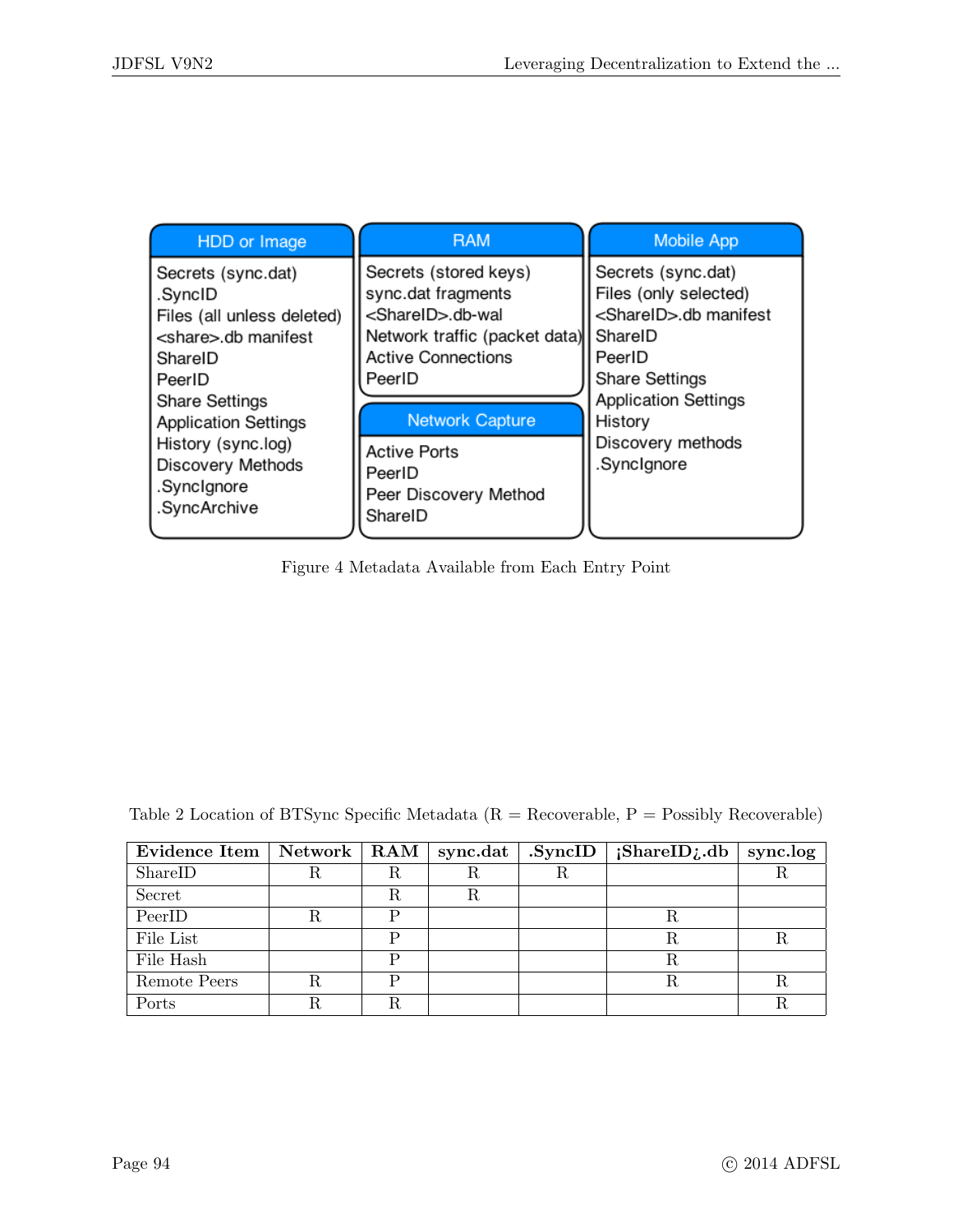responding state on the source machine. This manifest can also contain metadata from each peer contributing to any modifications on the shared folder. A mobile phone that has the application installed and a secret applied may store a full file manifest, which gets updated whenever the application is run. This update will occur from any active remote machine, even if no file is ever accessed on the mobile device.

The most reliable source of evidence is that gathered from the share, log and application files stored on a computer's hard drive, e.g., data forensically discovered on ComputerB in the example investigation. However, the memory image can contain data that does not have the opportunity to be recorded to the hard drive, such as open ports. It may contain data that supersedes that on the physical drive such as the contents of the <ShareID>.db-wal (write ahead log) file. This file acts as a cache of data waiting to be written to the <ShareID>.db SQLite3 database. In testing, the metadata information outlined in Table [2](#page-10-1) are recoverable from the marked sources.

The investigator should try to ascertain which secret extracted from RAM is associated with which shared folder. ShareIDs are derived from the secret.

In any shared folder, an investigator can find the .SyncID file. This file contains the ShareID that corresponds to that shared folder. The investigator must use a hex viewer to extract the ShareID from the .SyncID file. To determine the location of the shared folder associated with any given secret, the investigator can search in the sync.dat file located the directory locations outlined below:

∼\AppData\Roaming\BitTorrent Sync (Windows)

∼/Library/Application Support/BitTorrent Sync/ (Mac OS X)

[folder where BTSync is extracted]/.sync/ (Linux)

[Applications]/com.bittorent.BitTorrentSync/ Documents/BitTorrent Sync/ (iOS)

The sync.dat file is a bencoded dictionary consisting of a series of blocks describing each share active on the system and the preferences set for that particular share. The entry for each share contains the information outlined in Table [3.](#page-12-0)

From this file, the shared folder location can be recovered and subsequently the .SyncID file. Once the ShareID is known, the investigator can examine the corresponding <ShareID>.db file (described above) and can look for file entries that have the following Key:Value pairs:

state:i2e – The file was deleted on the source system and was either never synchronized or was moved to the .SyncArchive folder (if set in settings.dat) and stored for 30 days before deletion from the system.

invalidated:i1e – The file was locally deleted or modified and no longer receives updates from the source system as a result. The mtime value will store the timestamp of when the file was invalidated. For a modified file, the hash20 value stored in the <ShareID>.db file is the hash value of the last known valid version of the file, i.e., matching hash values with the source file.

#### 4.4 Enumeration

Next we enumerate the members of the replicating peer group. A bespoke peer discovery application was created to identify active peers for any given ShareID using each of the regular peer discovery methods, e.g, LAN multicast, tracker and DHT. Each of the discovered IP:Port pairs was added to a list for later querying and file synchronization. It is important to note that each peer must "check-in" to the tracker and DHT every X minutes in order to be returned as active from those services (X is typically in the 10-60 minute range depending on configuration – the default value for this on our example machines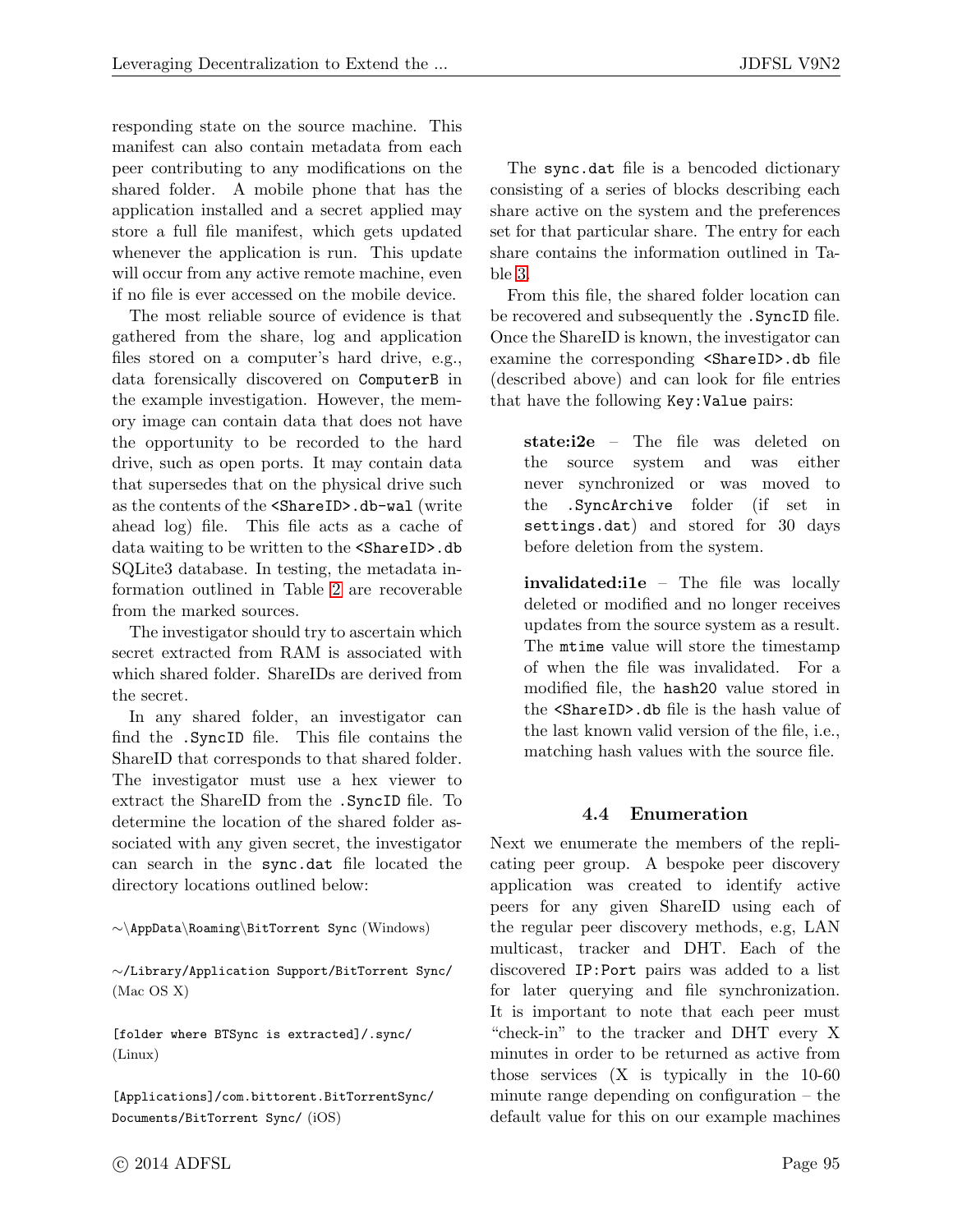<span id="page-12-0"></span>

| Key                 | Value                                                |  |  |
|---------------------|------------------------------------------------------|--|--|
| path                | Path to the share folder                             |  |  |
| secret              | 33 character secret associated with that share       |  |  |
| pub_key             | 256-bit public key here. Only shares that have       |  |  |
|                     | performed a handshake online will have a public      |  |  |
|                     | key assigned.                                        |  |  |
| stopped_by_user     | Binary toggle $(0/1)$ if the synchronization of the  |  |  |
|                     | share was canceled by the user                       |  |  |
| use_dht             | Binary toggle to use DHT for peer discovery          |  |  |
| use_lan_broadcast   | Binary toggle to use LAN broadcast messages          |  |  |
| use_relay           | Binary toggle to use a relay server if a remote peer |  |  |
|                     | cannot be contacted directly                         |  |  |
| use_tracker         | Binary toggle to use a tracker<br>server             |  |  |
|                     | $(t.usyncapp.com)$ for peer discovery                |  |  |
| use_known_hosts     | Binary toggle to use a list of host IP for direct    |  |  |
|                     | contact                                              |  |  |
| peers               | Start of the list of recorded peers that have inter- |  |  |
|                     | acted with the share                                 |  |  |
| id                  | Remote PeerID                                        |  |  |
| last_sync_completed | Epoch timestamp of the last time the peer was        |  |  |
|                     | synchronized to or from                              |  |  |

Table 3 List of Key:Value Pairs for Each Share Contained in sync.dat

is 30 minutes). As a result, the list of active peers identified will frequently change due to network churn. It is possible to identify peers that were previously contacted from the local sync.log file on the suspect machine (ComputerB in the sample investigation). This file will contain the resolved remote hostnames, the corresponding remote PeerIDs, timestamps and specific file upload/download activity from any synchronization activity.

## 4.5 Recovery

BTSync was installed on a monitored virtual machine for remote recovery purposes. The secret was added to the application and the file synchronization process was allowed to complete. Only IP addresses gathered during the previous step were permitted for connection, facilitated through the use of the "Known Peers" option in the BTSync application. Remote recovery is possible if the entire file is available from one or more remote sources. Each remote machine will store pieces of each file in the shared folder (though unlikely, it is possible that no single remote machine has the entire file). The number of pieces for each file is determined by the total size divided by the defined piece length (the default piece length is 32kb). In order for a file to be recoverable, each individual piece must be offered by at least one remote machine. If only a subset of pieces are available, partial evidence recovery is still possible (resulting in a similar recovery from a file stored on a corrupted block on a hard disk).

This recovery step can also be used to collect data that has been locally deleted from a mobile device. The BTSync mobile application facilitates the automatic upload of all photos and videos taken using the device's camera and this data will remain on remote machines irrespective of whether the media is deleted from the phone or not.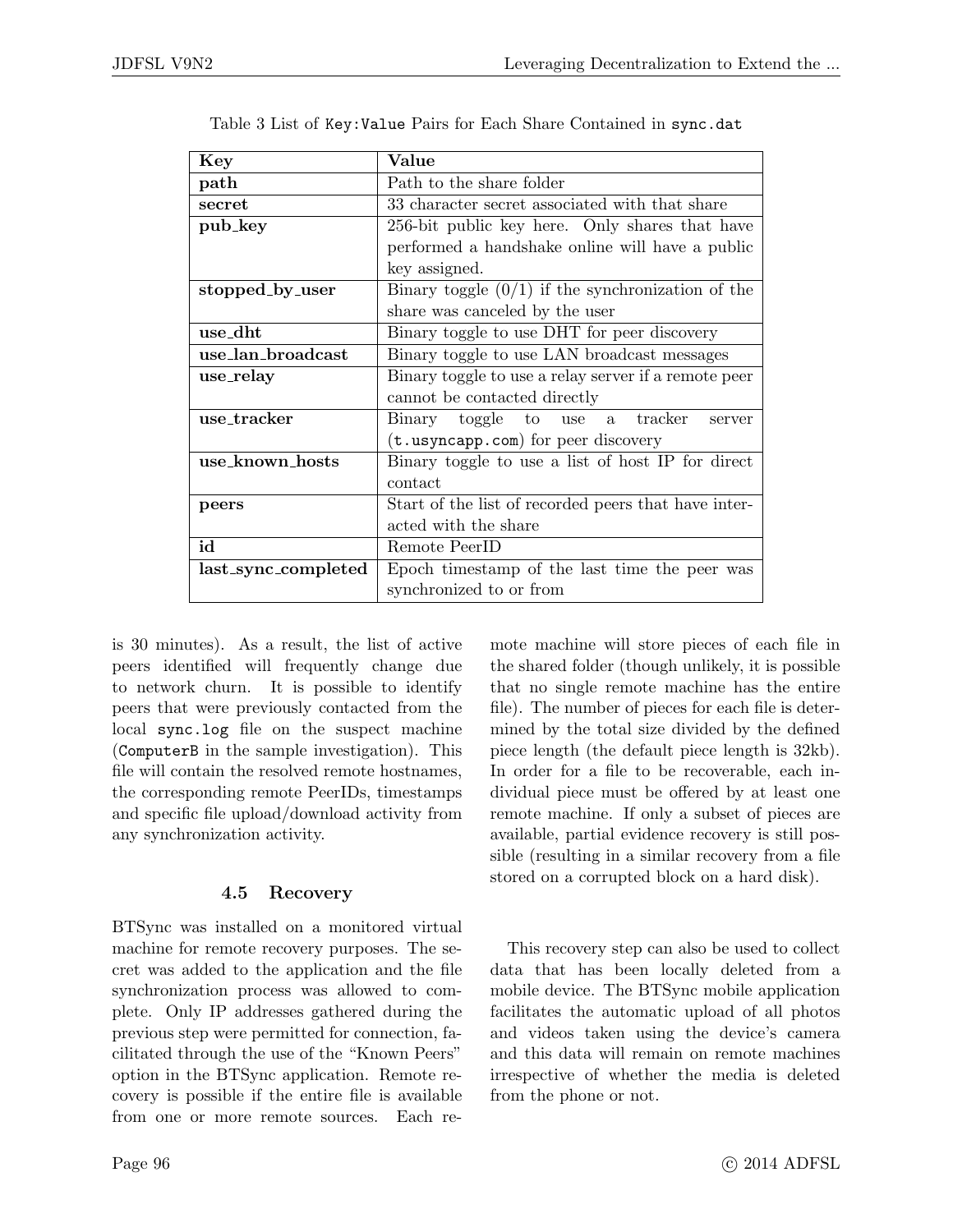#### 4.6 Verification

The underlying BitTorrent protocol used by BTSync for file transfer relies on regular hash checking. The indexing of all shared BTSync files uses systematic SHA1 hashing to know when a file is updated on a remote system. The value for the hash key stored for each individual file in the ShareID.db database is calculated using Formula 1.

$$
hashkey = SHA(SHA1(Piece1)||
$$
  

$$
SHA1(Piece2)||...||SHA1(PieceN))
$$
 (1)

Comparing this gathered file specific hash to that of the corresponding downloaded files can ensure a true copy of the original is downloaded. If only a partial download is possible, the 32kb piece hashes can be used to verify each piece of against the corresponding piece of the original file. Any downloaded piece with an incorrect hash (likely as a result of a corrupted download) can simply be discarded and re-downloaded from the same remote source or any available alternative source.

With regards to the sample investigation, we identified that badfilethree.txt had been synchronized and subsequently deleted from ComputerB. This was discovered in the sync.log file and confirmed by crossreferencing against <ShareID>.db (the value of the invalidated tag was set to "1" indicating that a local unsynchronized modification had taken place).

In order to recover the file, using a forensically sound evidence recovery machine, all peer discovery methods were disabled besides the "Known Peers" option, where ComputerA's IP address was added. badfilethree.txt was subsequently downloaded from ComputerA. The SHA1 hash of this file was found to be 3598492B4D1CE5FAFD9EF76E8FA54C8F55E0716A which corresponds to that of the original file, as outlined in Table [1](#page-8-0) above.

## 5. CONCLUSION

This paper outlined a methodology for the secure, verifiable, remote recovery of digital evidence from a decentralized file synchronization network. The verification of the gathered evidence is aided by the native hash-based verification of the protocol itself. Decentralized networks must use frequent hashing to verify the integrity of the synchronized information. Accessing this information can be an invaluable source of digital fingerprinting for the forensic investigator. Any discovered hashes can be used to verify the evidence gathered from remote machines to be true copies of the original. The reliance on frequent hashing of these networks can also be beneficial for the investigator when comparing these values against a list of known incriminating hash values.

#### 5.1 Weaknesses of Current Approach

One weakness of the current approach is that the remote machine can detect an unknown IP connecting to it and requesting to sync the evidence. It is possible that the remote machine might disconnect/shutdown upon detecting an unknown/suspicious IP address range. Firewall/blacklist rules, e.g., the shared hostiles.txt on the Gnutella network, are freely available on the web detailing the IP addresses of known law enforcement, P2P monitoring agencies and research bodies.

A second weakness of this approach occurs should the remote data be deleted/altered in the time frame between the physical gathering of a suspect's devices and the subsequent remote evidence acquisition. In this scenario, the hash of the remote files will not match any locally stored hashes or indeed the files may not be recoverable at all if no remote host of the evidence can be identified.

#### 5.2 Future Work

BitTorrent Inc. have announced that future versions of BitTorrent Sync will facilitate selective syncing, i.e., joining the share of a particular se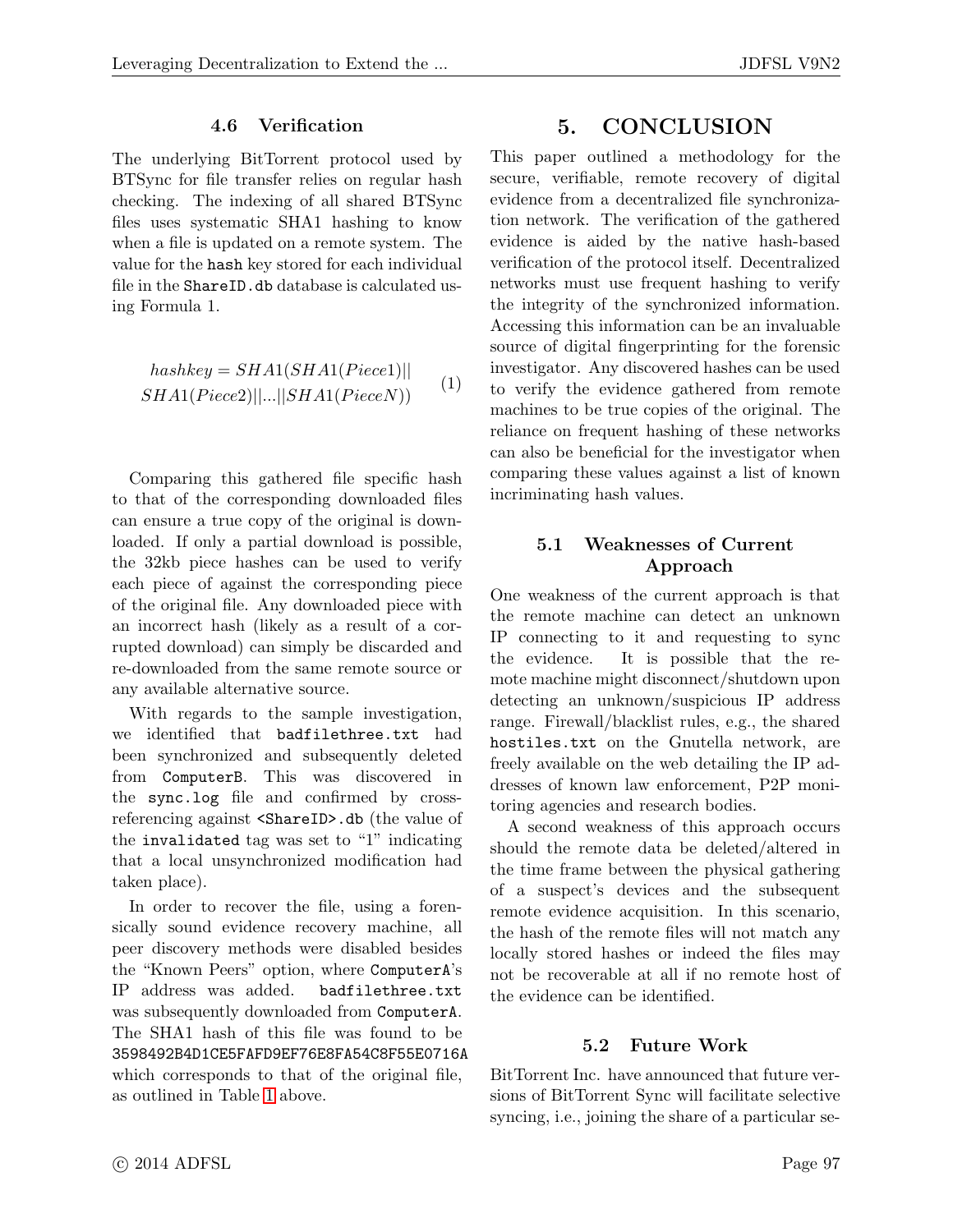cret, but allowing the user to decide what files to download. The company have also hinted at releasing a corporate, private version of the tool eliminating the requirement for any Internet/external access.

The aforementioned investigative tool can be expanded upon to investigate further networks, including those designed to afford anonymity to its users. This would include the investigation and remote recovery of evidence from further decentralized networks including own-Cloud<sup>[3](#page-14-12)</sup>, Syncthing<sup>[4](#page-14-13)</sup> and OnionShare<sup>[5](#page-14-14)</sup>.

When a sufficient number of networks have been analyzed, a universal decentralized file synchronization forensic tool should be developed to aid in future investigations.

# REFERENCES

- <span id="page-14-11"></span>Association of Chief Police Officers. (2011). ACPO Good Practice Guide for Digital Evidence. [http://www.acpo.police.uk/](http://www.acpo.police.uk/documents/crime/2011/201110-cba-digital-evidence-v5.pdf) [documents/crime/2011/](http://www.acpo.police.uk/documents/crime/2011/201110-cba-digital-evidence-v5.pdf) [201110-cba-digital-evidence-v5.pdf](http://www.acpo.police.uk/documents/crime/2011/201110-cba-digital-evidence-v5.pdf).
- <span id="page-14-2"></span>Chung, H., Park, J., Lee, S., & Kang, C. (2012). Digital forensic investigation of cloud storage services. Digital investigation,  $9(2), 81-95.$
- <span id="page-14-0"></span>Dropbox Inc. (2014, April). Dropbox company information. [https://www.dropbox.com/](https://www.dropbox.com/news/company-info) [news/company-info](https://www.dropbox.com/news/company-info).

<span id="page-14-1"></span>Duranti, L., Pan, W., Rowe, J., & Barlaoura, G. (2013). Records in the Cloud (RiC).

<span id="page-14-9"></span>Farina, J., Scanlon, M., & Kechadi, M.-T. (2014). "BitTorrent Sync: First Impressions and Digital Forensic Implications". Digital Investigation, 11 (S1), S77 - S86. Retrieved from [http://www.sciencedirect.com/](http://www.sciencedirect.com/science/article/pii/S1742287614000152) [science/article/pii/S1742287614000152](http://www.sciencedirect.com/science/article/pii/S1742287614000152) doi:

http://dx.doi.org/10.1016/j.diin.2014.03.010

<span id="page-14-5"></span>Federici, C. (2014). Cloud data imager: A unified answer to remote acquisition of cloud storage areas. Digital Investigation,  $11(1)$ , 30 - 42. Retrieved from [http://www.sciencedirect.com/science/](http://www.sciencedirect.com/science/article/pii/S174228761400005X) [article/pii/S174228761400005X](http://www.sciencedirect.com/science/article/pii/S174228761400005X) doi: http://dx.doi.org/10.1016/j.diin.2014.02.002

<span id="page-14-7"></span>Grispos, G., Glisson, W. B., & Storer, T. (2013). Using Smartphones as a Proxy for Forensic Evidence Contained in Cloud Storage Services. 2013 46th Hawaii International Conference on System Sciences,  $0, 4910 - 4919$ . doi: http://doi.ieeecomputersociety.org/10.1109/ HICSS.2013.592

<span id="page-14-6"></span>Hoog, A., & Strzempka, K. (2011). iPhone and iOS Forensics: Investigation, Analysis and Mobile Security for Apple iPhone, iPad and iOS Devices. Elsevier.

<span id="page-14-8"></span>Kenneally, E. E. (2005). Confluence of digital evidence and the law: on the forensic soundness of live-remote digital evidence collection. UCLA JL & Tech.,  $2005, 5-6$ .

<span id="page-14-3"></span>Quick, D. (2012). Forensic Analysis of Cloud Storage Client Data. Unpublished master's thesis, University of South Australia, Adelaide, Australia.

<span id="page-14-4"></span>Quick, D., & Choo, K.-K. R. (2013). Forensic collection of cloud storage data: Does the act of collection result in changes to the data or its metadata? Digital Investigation,  $10(3)$ , 266 - 277. Retrieved from [http://www.sciencedirect.com/science/](http://www.sciencedirect.com/science/article/pii/S1742287613000741) [article/pii/S1742287613000741](http://www.sciencedirect.com/science/article/pii/S1742287613000741) doi: http://dx.doi.org/10.1016/j.diin.2013.07.001

<span id="page-14-12"></span><sup>3</sup>http://owncloud.org/

<span id="page-14-13"></span> $^4{\rm https://github.com/calmh/syncthing}$ 

<span id="page-14-14"></span><sup>5</sup>https://github.com/micahflee/onionshare

<span id="page-14-10"></span>Scanlon, M., Farina, J., & Kechadi, M.-T. (2014, September). Bittorrent sync: Network investigation methodology. In Proceedings of Ninth International Conference on Availability, Reliability and Security (ARES 2014). Fribourg, Switzerland: IEEE.